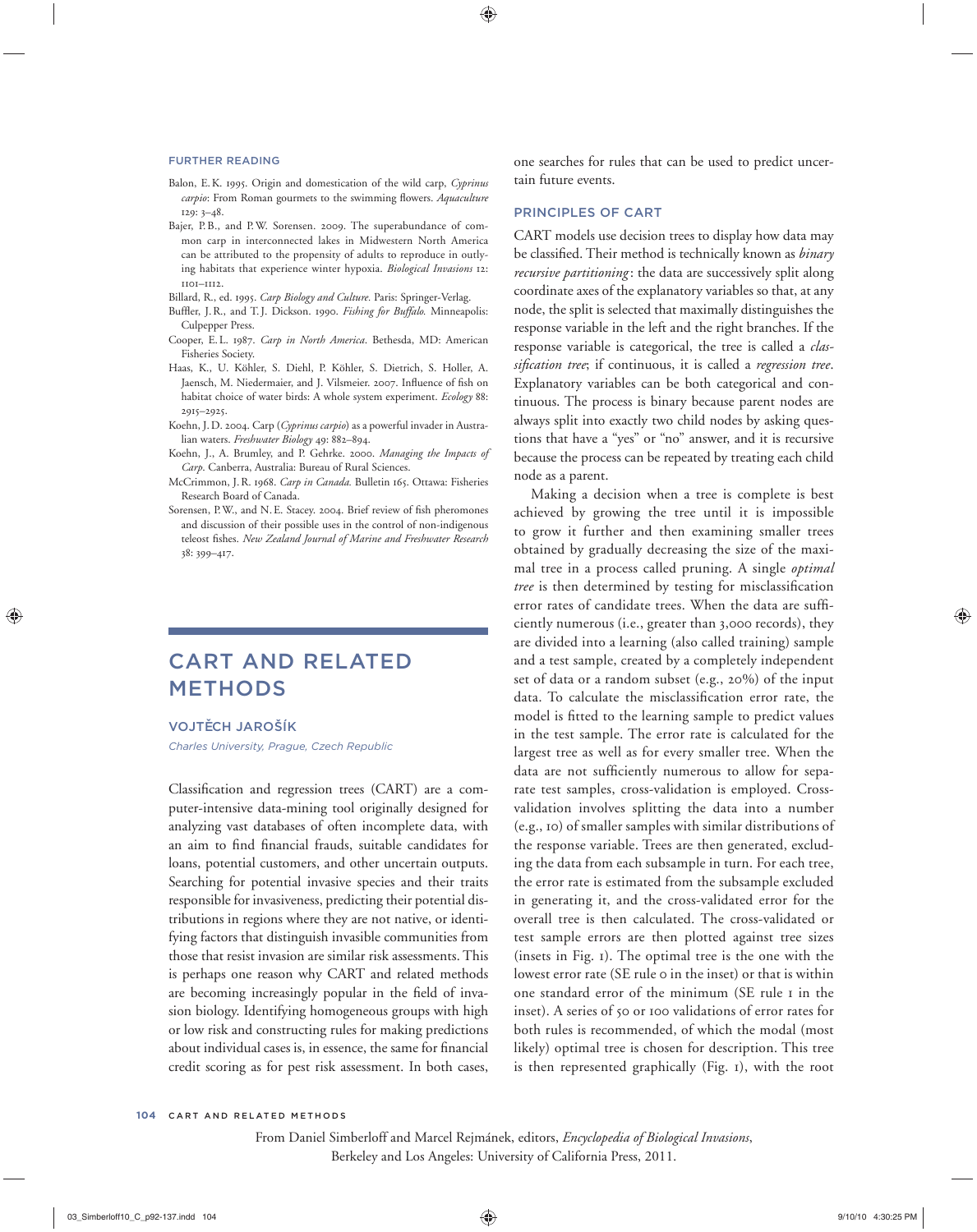

FIGURE 1 (A) Classification tree describing the probability of an alien plant presence (No/Yes) in boundary segments of Kruger National Park (KNP) based on explanatory variables from within the KNP and areas adjacent to the park (after Foxcroft et al., Protected Area Boundaries as a Natural Filter of Plant Invasions from Surrounding Landscapes, under review). (B) Regression tree describing the impact of individual invading plant species on diversity of native plant communities (Shannon's index of diversity *H*') based on absolute and relative population performances of the invaders. (After Hejda et al. 2009. *Journal of Ecology* 97: 393–403.) For both trees, the vertical depth of each node is proportional to its improvement value that corresponds to explained variance at the node. *(Continued on next page)*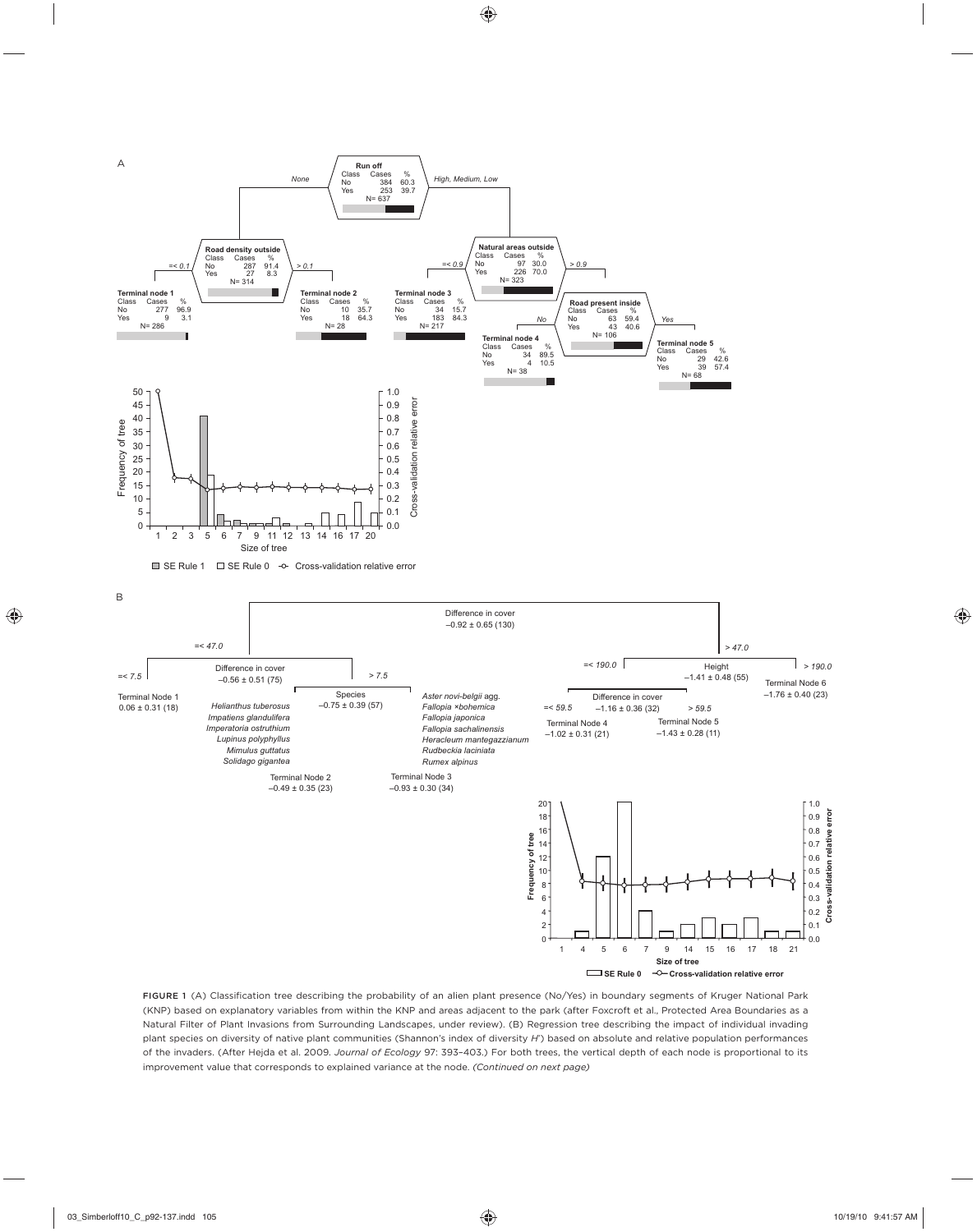standing for undivided data at the top, and the terminal nodes, describing the most homogeneous groups of data, at the bottom of the hierarchy.

The quality of each split can be expressed based on deviance explained by the split and visualized as a vertical depth of the split. The overall quality of the best classification tree (Fig. 1A) can be expressed as its misclassification rate by comparing the misclassification rate of the optimal tree with the misclassification rate of the null model (e.g., 50% null misclassification rate for a presence–absence response variable) and with the misclassification rate for each category of response variable. The overall quality can be also described as specificity and sensitivity of cross-validated or test samples. Specificity is defined as the true positive rate, or the proportion of observations correctly identified (for instance, the ability of the model to predict that a species is not invasive when it is not). Sensitivity is defined as the true negative rate (e.g., the ability to

predict that a species is invasive when it is). The overall quality and appropriateness of the optimal regression tree (Fig. 1B) can be expressed similarly to analogous features of a linear model. We can express explained variance  $r^2$  of the tree, and because we know observed and predicted values for each terminal node, we can also calculate residuals as a difference between observed and expected values and use them as a diagnostic check of the model.

## RELATED METHODS AND THEIR COMBINATIONS WITH CART

When explanatory variables have no missing values and either have or can be transformed to an approximately normal distribution, CART models can be replaced by linear or multivariate statistics. Linear models can then substitute for regression trees. If we have a categorical response variable with two classes and at least

FIGURE 1 *(Continued)* Insets: Cross-validation processes for the selection of the optimal trees. The lines show a single representative tenfold crossvalidation of the most frequent (modal) optimal tree with standard error (SE) estimate for each tree size. Bar charts are the numbers of optimal trees of each size (frequency of tree) selected from a series of 50 cross-validations based on the minimum-cost tree, which minimizes the crossvalidated error (white, SE rule 0), and 50 cross-validations based on SE rule 1 (gray, SE rule 1), which minimizes the cross-validated error within one standard error of the minimum. The most frequent (modal) classification tree, established based on both SE rules, has five terminal nodes (A), and the modal regression tree, established based on SE rule 0, has six terminal nodes (B).

(A) Each node (polygonal table with splitting variable name) and terminal node with node number shows table with columns for class (No/ Yes), number of cases and percent of cases for each class, total number of cases (*N*), and graphical representation of the percentage of No (gray) and Yes (black) cases in each class (horizontal bar). Except for the root node standing for undivided data at the top, there are the splitting variable name and split criterion above each node. "Run-off" is the categorical measure of mean annual runoff from the surrounding watershed (million m<sup>3</sup>), "natural areas outside" refers to the percentage of natural areas within a 5 km radius outside the KNP boundary, "road density outside" refers to the density of major roads within a 10 km radius outside the KNP boundary, and "road present inside" refers to the presence or absence of all roads in the segment inside the KNP. In segments with no river, the probability of being invaded depended on the density of major roads within a 10 km radius outside the KNP boundary. If there was a river, invasion was unlikely only in segments with more than 90 percent of protected natural areas with natural vegetation in the adjacent 5 km radius outside the KNP, and with roads absent within the park. The overall misclassification rate of the model is 13.5 percent, compared to 50 percent for the null model; the sensitivity (true positive rate, defined as proportion of observations correctly identified as suitable) is 0.90; the specificity (true negative rate) is 0.80; the misclassification rate for the presence of an alien species is 0.10; the misclassification for the absence is 0.20. This model is an alternative tree after dropping a primary splitter, the continuous explanatory variable "mean annual runoff," from the optimal tree. The categorical surrogate "run-off" appeared at Node 1 of the optimal tree with an association value of 0.86, and it explained 86.8 percent of the variability of the primary split. The optimal tree had a bit higher misclassification rate (14%), but higher sensitivity (0.92) and specificity (0.81), and a lower misclassification rate for the presence (0.075) and absence (0.19) of alien species, with only three compared to five terminal nodes for the alternative tree. The chosen continuous explanatory variables of the optimal tree, "mean annual runoff" and "road density outside," lacked collinearity and could be used as explanatory variables in a logistic regression.

(B) Each node shows the splitting variable, splitting criteria, mean ± standard deviation of the difference in species diversity between invaded and uninvaded pairs of plots (negative value indicates a decrease due to invasion), and number of plots in brackets. "Difference in cover" is a cover difference between an invading species and the dominant native species in uninvaded plots (in percent), "height" is height of the invading species (in centimeters), and "species" are the scientific names of the invading plants. To reduce the splitting power of the high categorical variable "species" (13 factor levels), the species were adjusted to have no inherent advantage over continuous explanatory variables. The impact was first divided based on the cover difference of approximately 50 percent (≤47%). The group with the small differences in cover exhibited no impact on diversity if the cover of the invading and native dominant species differed by less than or equal to 7.5 percent; for cover differences between 8 and 47 percent, the impacts were species-specific. The group with differences in cover above 47 percent indicated the absolutely highest impact on diversity if the invading species was taller than 190 cm. If the invading species was shorter than 190 cm, then the impact on diversity was further divided based on differences in cover. The tree explains 74 percent of the variance. The alternative linear model explained 76 percent of the variance, but all the variance was included in interactions in a way that rendered the model noninterpretable.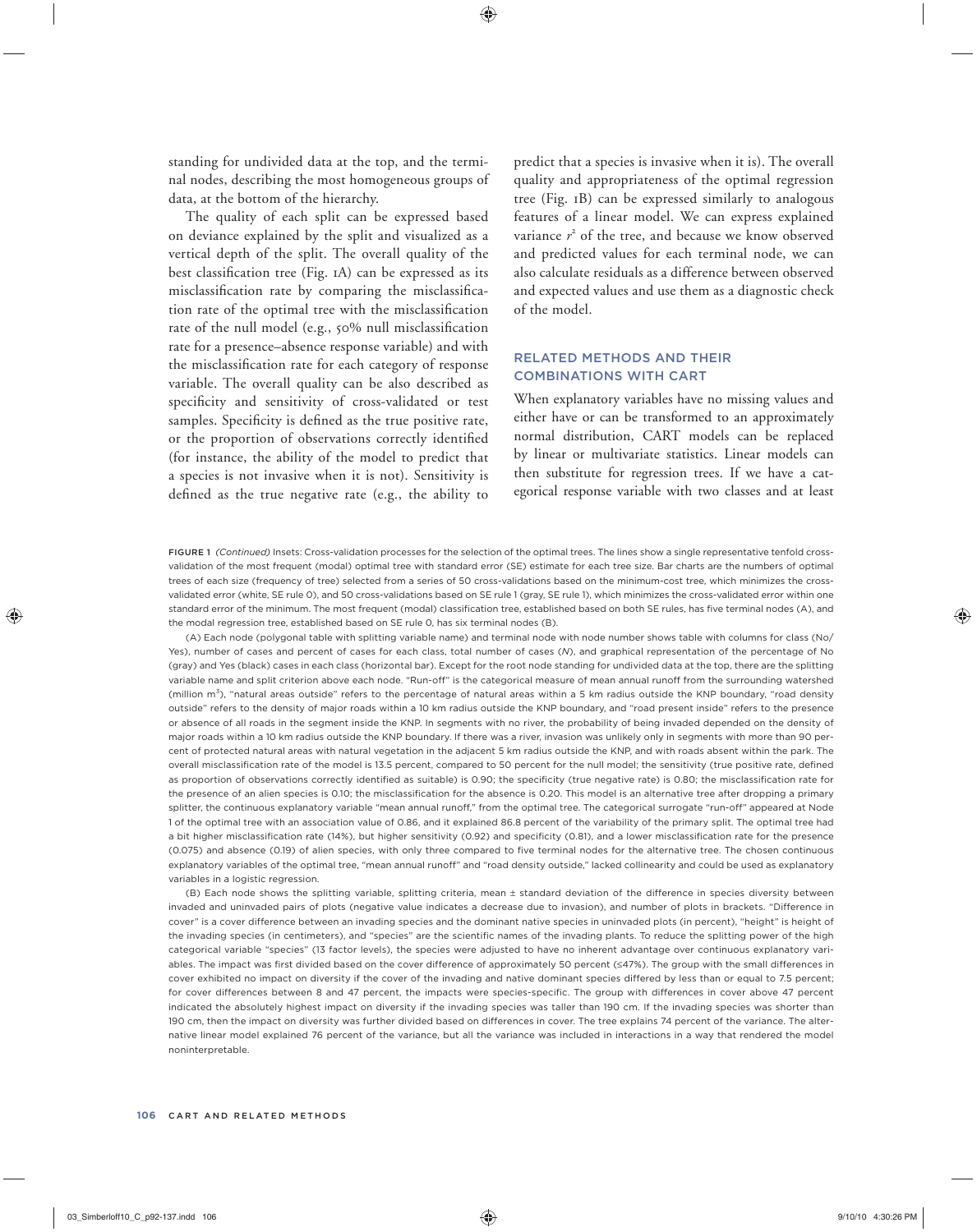one explanatory variable is continuous, then a suitable method to replace a classification tree is a binary logistic regression; if all explanatory variables are continuous, then a suitable alternative is also multivariate discriminant function analysis. For missing values, CART and a related technique called random forests (RF) can be applied. RF gives, at least for small samples, more robust results than CART and allows for a ranking of explanatory variables, but it does not have the CART virtue of easily followed graphic presentation. The ability to treat missing values, however, makes both RF and CART invaluable tools when one tries to identify and rank traits associated with invasiveness, impact of invasive species, and similar tasks in which we usually deal with very incomplete data.

When classification trees are compared with logistic regressions or discriminant analyses, the optimal tree often performs better on the learning sample, and because of the CART model verifications on validated samples, the tree is usually more accurate on new data. The same is usually true for RF, owing to its self-testing procedure based on an extension of cross-validation. When we compare linear models and regression trees on data determining susceptibility to invasions of different habitats by plant invaders, we also find slightly higher explanatory power for regression trees, and the trees are much easier to interpret than linear models. The reason is that, unlike linear models, which uncover a single dominant structure in the data, CART models are designed to work with data that might have multiple structures. The models can use the same explanatory variable in different parts of the tree, dealing effectively with nonlinear relationships and higherorder interactions. In fact, provided there are enough observations, the more complex the data and the more variables that are available, the better tree models will do compared to alternative methods. With a complex data set, understandable and generally interpretable results often can be found only by constructing trees  $(Fig. IB)$ .

However, trees are also excellent for initial data inspection. CART models are often used to select a manageable number of core measures from databases with hundreds of variables. A useful subset of predictors from a large set of variables can then be used in building a formal linear model (Fig. 1A). CART can also suggest further model simplification by converting a continuous variable to a categorical one at cut-points used to generate splits and by lumping together subcategories of categorical variables that are never distinguished during splitting.

#### IMPORTANT PROPERTIES OF CART

CART models are nonparametric. Consequently, unlike with parametric linear models, nonnormal distribution and collinearity do not prevent reliable parameter estimates. Because the trees are invariant to monotonic transformations of continuous explanatory variables, no transformation is needed prior to analyses. Outliers among the response variables generally do not affect the models because splits usually occur at non-outlier values. However, in some circumstances, transformation of the response variable may be important to alleviate variance heterogeneity.

Surrogates of each split, describing splitting rules that closely mimic the action of the primary split, can be assessed and ranked according to their association values, with the highest possible value 1.0 corresponding to the surrogate producing exactly the same split as the primary split. Surrogates can then be used to replace an expensive primary explanatory variable by a less expensive, although probably less accurate, one, and then to build alternative trees on surrogates (Fig. 1A). Unlike in a linear model, a variable in CART thus can be considered highly important even if it never appears as a primary splitter. Surrogates also serve to treat missing values, because the alternative splits are used to classify a case when its primary splitting variable is missing.

However, as it is easier to be a good splitter on a small number of records (e.g., splitting a node with just two records), to prevent missing explanatory variables from having an advantage as splitters, the power of explanatory variables can be penalized in proportion to the degree to which they are missing. Highlevel categorical explanatory variables have inherently higher splitting power than continuous explanatory variables and therefore can also be penalized to level the playing field (Fig. 1B). Finally, proportions calculated from larger samples give more precise estimates, and therefore, proportional response variables can be weighted by their sample sizes; a similar approach can be applied to stratified sampling on strata having different sampling intensities. CART models can also accommodate situations in which some misclassifications are more serious than others. For instance, if invasion risks are classified as low, moderate, and high, it would be more costly to classify a high-risk species as low-risk